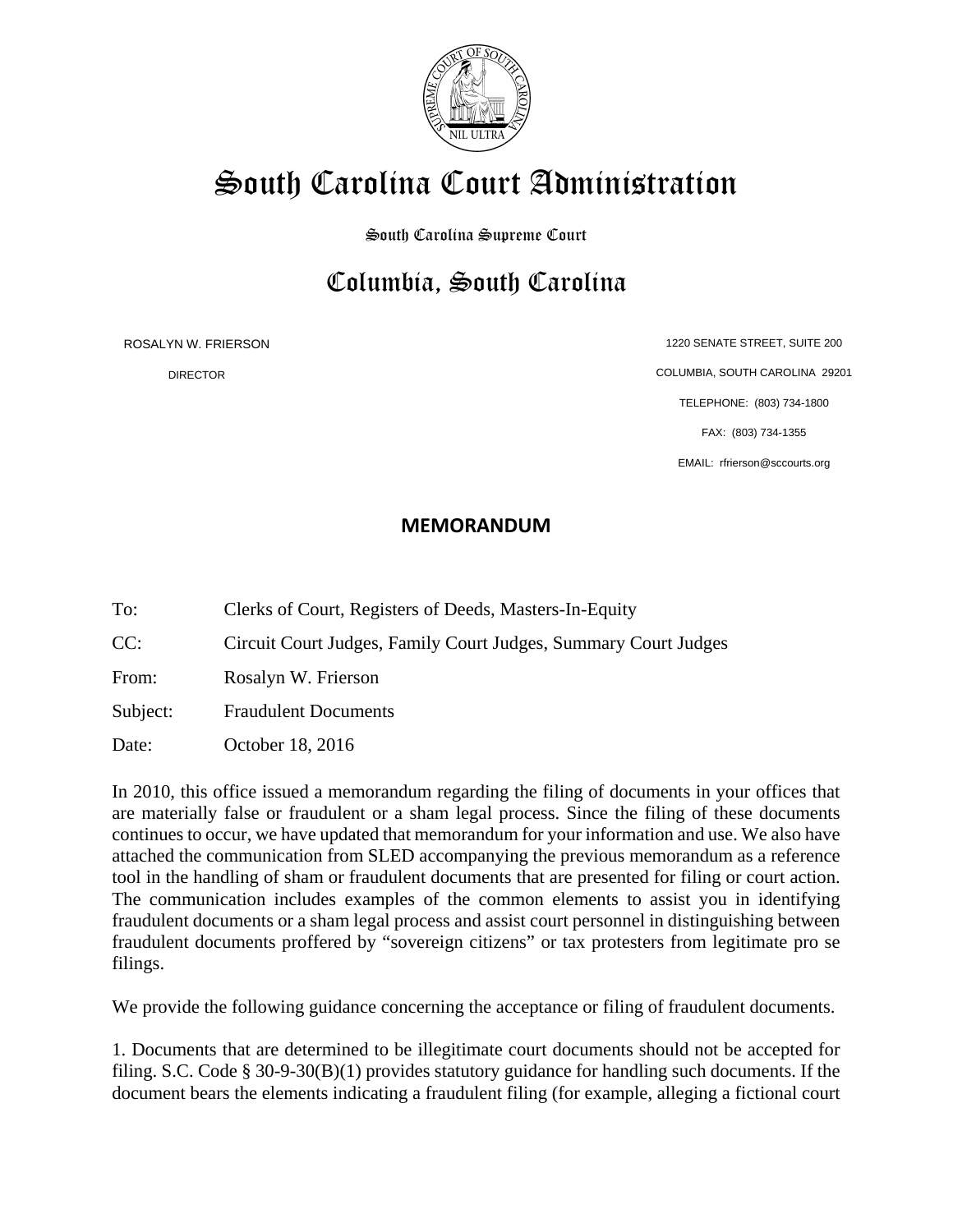such as a federal tribal circuit court or status derived from entities not recognized by the United States) and the clerk of court or the register of deeds reasonably believes that the document is materially false or fraudulent or is a sham legal process, the clerk of court or register of deeds may refuse to accept the document for filing.

2. If a clerk of court or register of deeds refuses to accept an illegitimate document for filing, S.C. Code §30-9-30(B)(1) requires that the clerk of court or register of deeds provide the person attempting to file the document with written notice that the filing has been refused pursuant to this section of the S.C. Code. Within 30 days of written notice of such refusal, the person presenting the document may commence a suit in a state court of competent jurisdiction requiring the clerk of court or the register of deeds to accept the document for filing.

3. Section 30-9-30(B)(2) provides that a document previously accepted and filed but subsequently determined to be a fraudulent document may be removed from the public record **after** giving 30 days written notice to the person on whose behalf the document was filed. Within 30 days of written notice of the proposed removal, the person provided the notice may commence a suit in a state court of competent jurisdiction preventing the clerk of court or register of deeds from removing the document.

4. If a clerk of court or register of deeds is not clear as to whether the document is fraudulent, it should be accepted for filing and subject to review by the court.

Persons knowingly presenting documents in connection with a sham legal process may be subject to criminal prosecution, not only under the Federal Mail Fraud Statute, but also under S.C. Sham Legal Documents Statute (Section 16-17-735), and such action may amount to obstruction of justice if they purport to prevent a South Carolina court from exercising its jurisdiction.

I hope this information is helpful in screening such filings. S. C. Code Ann. § 30-9-30 is provided below for your reference.

**SECTION 30-9-30.** Filing of written instruments concerning real or personal property; false or fraudulent documents

(A) Except as otherwise provided by statute, each clerk of court and register of deeds in this State shall keep a record, in the office in which he files all conveyances, mortgages, judgments, liens, contracts, and papers relating to real and personal property required by statute to be kept by him, by entering in the record the names of the grantor and grantee, mortgagor and mortgagee, obligor and obligee, or other parties to the written instruments, date of filing, and nature of the instrument immediately upon its lodgment for record. The filing is notice to all persons, sufficient to put them upon inquiry of the purport of the filed instrument and the property affected by the instrument. A return address must be provided on each conveyance, mortgage, judgment, lien, contract, or other document submitted for filing with the clerk of court or register of deeds. A document may be refused for filing if it lacks a complete return address.

(B)(1) If a person presents a conveyance, mortgage, judgment, lien, contract, or other document to the clerk of court or the register of deeds for filing or recording, the clerk of court or the register